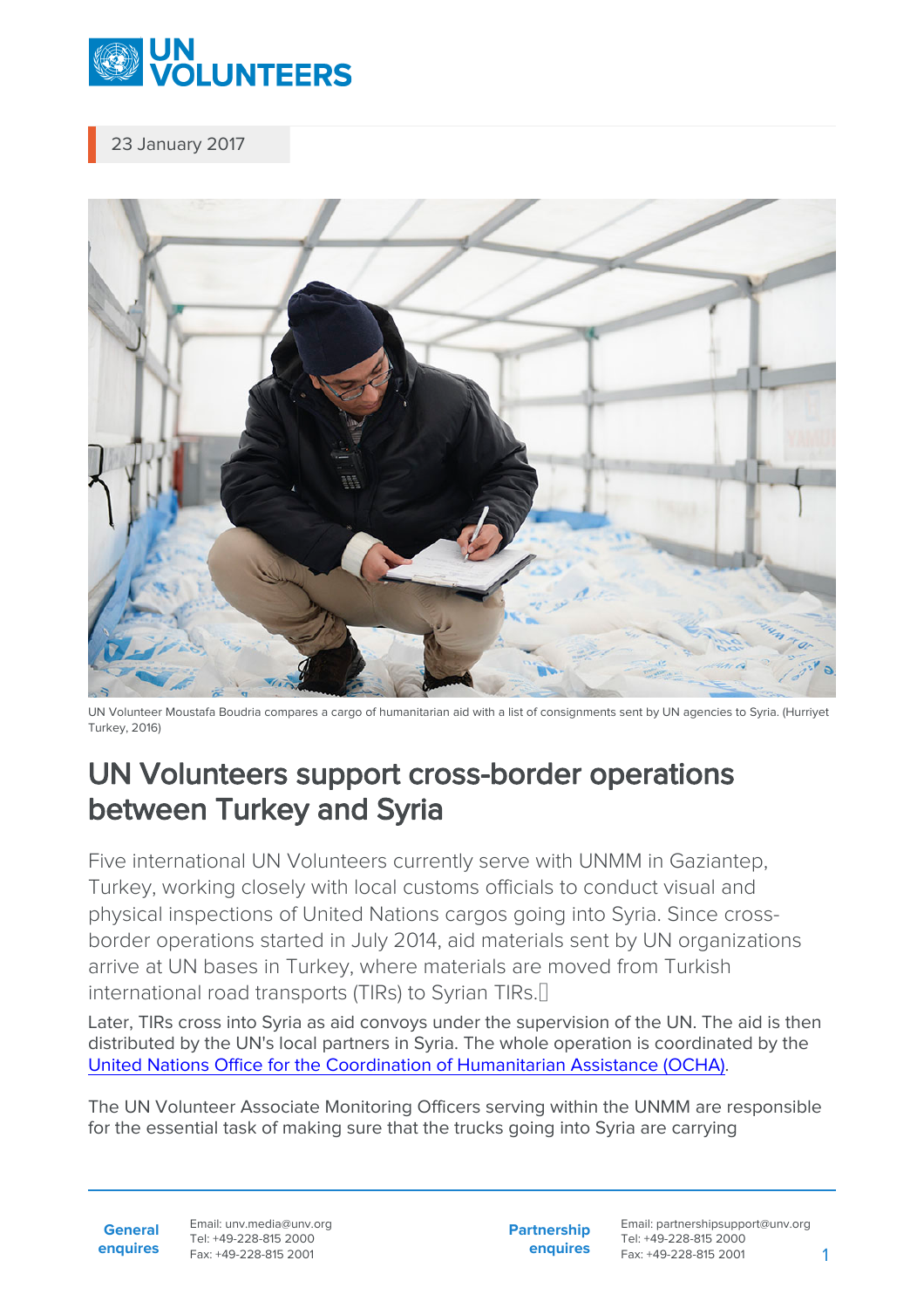

humanitarian supplies and nothing else. They compare aid cargos with consignments, liaise with the logistics officers of UN agencies and implementing partners, and actively seek information of United Nations-led cross-border movements.

Through the unanimous adoption of UN resolutions in 2014, 2015 and 2016, the UN Security Council authorized UN agencies and their partners to use routes across conflict lines and border crossings to deliver humanitarian assistance to people in need in Syria. A UN Monitoring Mechanism (UNMM) was established in 2014 to oversee loading of all humanitarian relief consignments of the UN humanitarian agencies and their implementing partners.

UNMM Director Jean-Luc Tonglet, who supervises the work of the UN Volunteers, explains: "Today, the scale of humanitarian suffering is greater than at any time since the Second World War. As a result of conflict and disaster, more than 130 million people around the world need humanitarian assistance to survive. Of this number, a staggering 13.5 million Syrian people are in need due to the conflict in their country.

UN Volunteers have been participating in the United Nations Monitoring Mechanism, which was established under Security Council Resolution 2165 to facilitate cross-border operations for Syria. They have been working relentlessly at the borders of Turkey and Jordan with Syria to make sure assistance is reaching people in need through the most direct routes."

UN Volunteer Moustafa Boudria (Algeria) is an interpreter by profession. He explains why he is volunteering: "Here I can see the difference between politics and the realities of humanitarian assistance. The Syrians are asking us 'Are you the ones who will solve our problems?'. Unfortunately, we do not have that capacity, but we are at least able to help in some way."

Patricia Mugenyi (Uganda) is a criminologist and has been in Turkey as a UN Volunteer since March 2016. She is in charge of supervising UNMM operations at the humanitarian base. She left her three children at home to come to Turkey: "I love my family, but I feel I have to do this for the benefit of future generations."

Veton Gorani (Kosovo) is an economist. After the war in his country was over, he started working for the United Nations. In 2014, he decided to become a UN Volunteer to support the Syria crisis from Turkey. "Syria is the hottest point of conflict in this region right now, and since I am very experienced in humanitarian aid, I thought I would be able to help."

As of 30 September 2016, a total of 10,259 trucks carrying UN assistance had crossed into Syria under Security Council Resolution 2165, including 8,279 trucks (80%) from Turkey alone. The assistance crossing from Turkey is targeting hundreds of thousands of people in need in northern Syria.

**General enquires** Email: unv.media@unv.org Tel: +49-228-815 2000 Fax: +49-228-815 2001

**Partnership enquires**